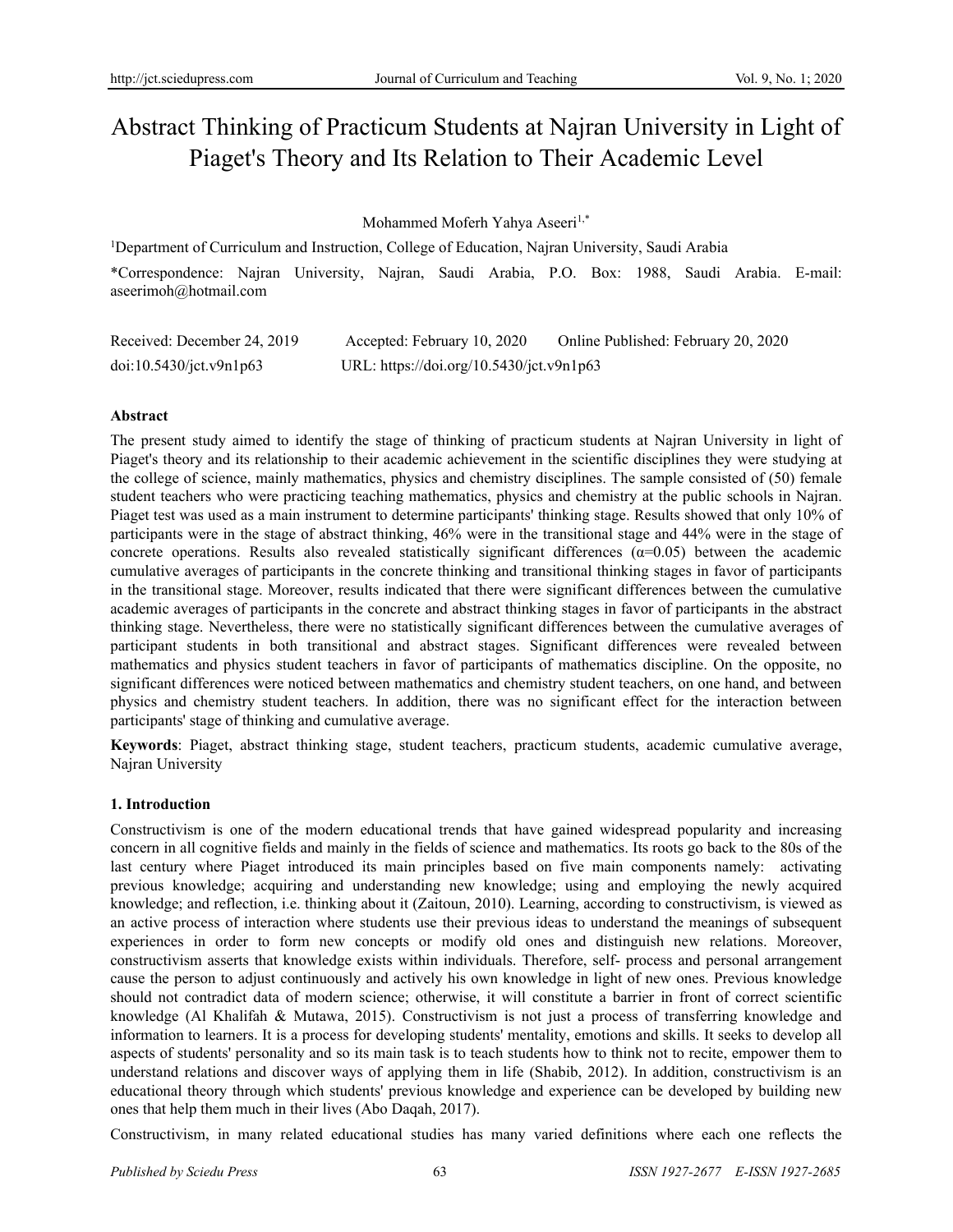intellectual current to which it belongs. For instance, constructivism is a theory of learning and development where the learner should be always active while building his own thinking patterns in order to understand the result of the interaction between his innate abilities and experience (Zaitoun, 2007). Others claim that it is a theory that emphasizes the active role of the learner who by the help of his teacher correctly builds meaning in an environment that fosters learning (Qitami, 2005). Hence, the interest in this theory has encouraged education scholars to try improving the teaching and learning process and start searching for new teaching strategies that set teachers and learners free from the restrictions of traditional ones and lead them to meaningful learning advocated by constructivism (Al Omari, 2014). In this sense, it can be claimed that Piaget's theory was of the first theories to track the individual's cognitive development in an organized way. It has attracted the attention of researchers in the field of psychology, more specifically in the psychology of growth field, because of its comprehensive interpretation of human cognitive development (Glasersfeld, 1996). It is true that Piaget was not the first to point out that people construct their concepts and images about the world around them but he was the first to say that this construction had a developmental approach. Consequently, the focus of teaching shifts from outside factors like the teacher, school, curriculum, peers … etc. to internal factors that affects learning itself. That is, focus was shifted to what takes place in the learner's mind when exposed to educational situations like, his previous knowledge, ability to remember, ability to process information, motivation, thinking styles, and all factors making learning meaningful. Therefore, constructivism focuses of learner preparation to solve problem in vague contexts (Mohammed, 2004). Therefore, the present study seeks to identify the stage of thinking of students enrolled in a course titled "Practicum" at Najran University in light of Piaget's theory and to reveal the kind of relation between this thinking stage and students' cumulative averages.

Findings of most studies addressing constructivism in the Arab world have confirmed the effectiveness of using the constructivist learning and the constructivist learning-based models and strategies in developing the educational process outputs. Results of these studies asserted the importance of constructivism in developing students' achievement and skills of mathematical thinking, higher order thinking, problem solving and innovative thinking (Al Zaboun, 2013) and (Hamada, 2005). On the local level, findings of studies conducted in Saudi Arabia indicated the clear impact of adopting constructivism in teaching mathematics on developing the mathematical thinking skills and positive attitudes towards mathematics, developing students' achievement and inferential thinking, developing students' mathematical thinking skills and decreasing their level of anxiety (Al Sarhani, 2014), (Al Ajmi, 2012) and Al Juaid (2010).

Internationally, studies showed that utilization of constructivist approach in teaching has made a shift in teachers' performance and the way they view students' learning approaches. Constructivism helped the learner to actively take part in the learning process and have a main role in constructing his own knowledge by integrating his previous and new knowledge together. Thus, the teacher's role has to help students discover what they learn and think of their performance and provide them with feedback when needed. (Mercer & Miller, 2004).

#### *1.1 Theoretical Framework*

Thinking is one important topic that contributes to refining the learner's personality and developing him in all different areas of life. It is a mental activity that includes numerous different processes or skills that are capable of growth, development and learning. It is a successive series of symbolic meanings and concepts raised by a problem and aims at a specific goal. It consists of several personal factors, cognitive and metacognitive processes, and knowledge specific for the subject being thought about. It depends largely on induction and deduction processes of (Shehata and Jarwan, 2003). In addition, thinking is characterized by several specific a characteristic among which is the fact that it is a continuous and developmental process. Its degrees and levels differ according to the individual's growth and accumulation of experiences. It is not aimless and does not take place in vacuum. Moreover, it can be learnt by training and occur by integrating all environmental elements like place, time, and thought-provoking context. It has verbal, symbolic, quantitative, logical, spatial, and formal patterns (Mahmoud, 2006). Newman's classifications of thinking patterns are perhaps of the most important classifications (Al Otoum, Al Jarrah, and Bisharah, 2015). These classifications are of two main categories:

• Basic thinking skills, which are concerned with the individual's daily routine work where he uses his mental processes in a limited manner such as: knowledge acquisition, retention, observation, comparison, classification, concrete and practical thinking. These skills also involve some of the lower order thinking skills like knowledge, comprehension, and application, which are essential to be mastered before moving to higher order levels of thinking.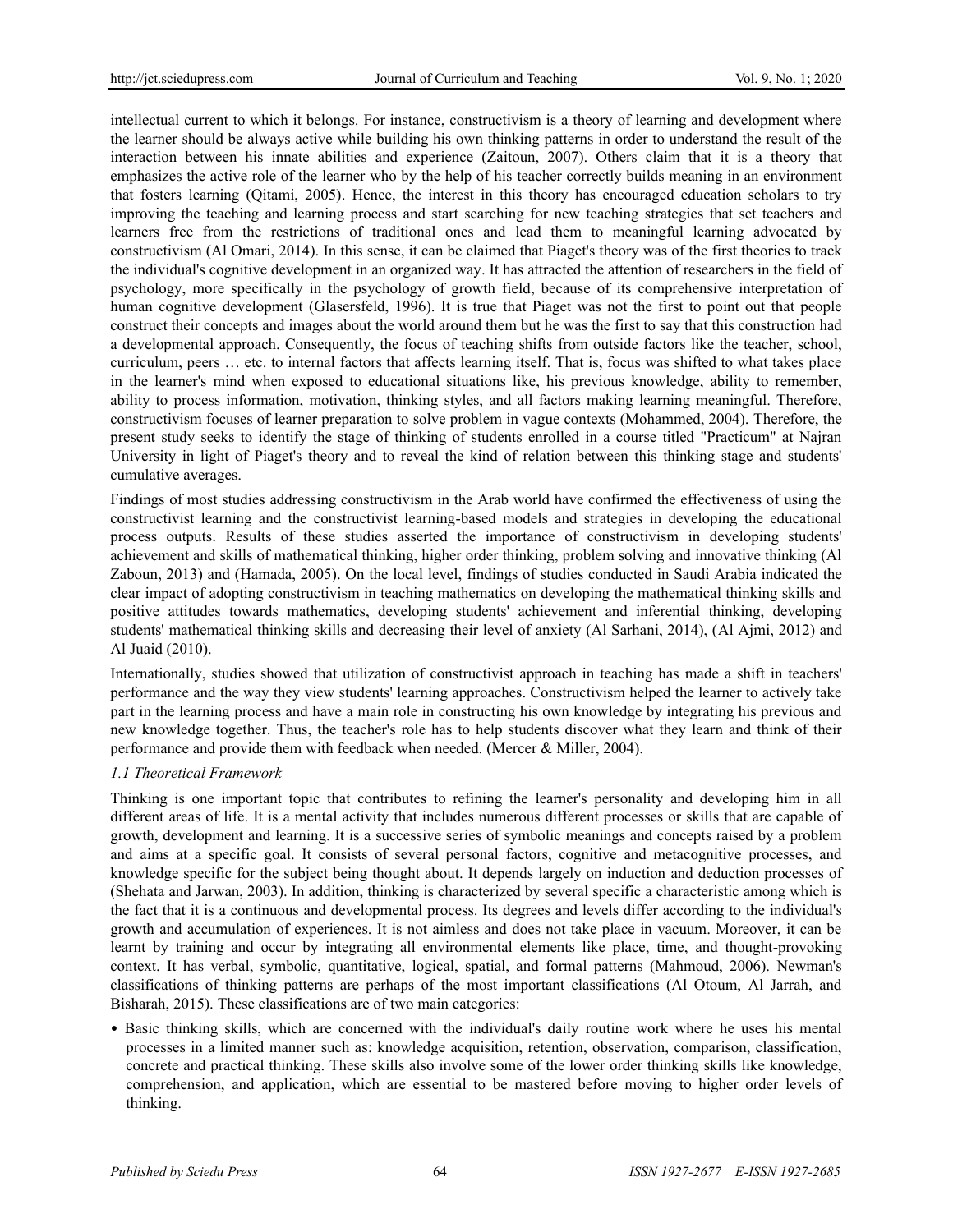• Compound thinking skills, which require broad and complex use of mental processes that take place when an individual interprets, analyzes, and processes information to answer a question or solve a problem that cannot be solved by using lower order thinking skills. These skills involve the skills of abstract critical, creative; metacognitive; inferential and reflective thinking.

Abstract thinking is, therefore, one of the compound thinking types that comes out of Piaget's theory for cognitive growth and, in the same time, constitutes the fourth and final stage of growth. Thus, abstract thinking can be defined as a mental process aiming to conclude results and extract abstract meanings of things and relationships by means of hypothetical thinking through symbols, generalizations, and ability to make assumptions and validate them (Al Otoum, et. al., 2015). Furthermore, there are two main functions for thinking, which are thinking and adaptation. Thinking is the individual's tendency to organize cognitive activities interactively. Adaptation, on the other hand is his tendency to be in harmony with the external environment. Nevertheless, it will not be achieved without two sub-processes, i. e. personification and comprehension. Personification is the integration of one's knowledge within his cognitive structure to arrive at understanding and perception. Comprehension is the individual's tendency to change his cognitive structures to meet the demands of external environment (Qitami, Hamdi, Subhi, & Abu Talib, 2011). So thinking in Piaget's cognitive theory is a series of invisible cognitive activities along with specific system where the brain plays a direct role in organizing them and meanwhile develop along with the individual's cognitive growth according to experience and maturity factors. In this sense, there are four main stages, through which the individual's thinking goes from birth until mental cognitive maturity (Abed Al Mo'ati & Qenawi, 2010):

i. The kinesthetic stage, which extends from birth until about the age of two years. During this stage, the child acquires some simple behavioral skills and compatibility through interaction between his innate reflections and external environment.

ii. The pre abstract cognitive operations stage (Symbolic Thinking) which extends from the age of two to about the age of seven. During this stage, a set of important changes in the individual's thinking and behavior begin.

iii. The concrete processes stage (Physical Procedures), which extends from the age of seven to approximately the age of eleven. During this stage, the individual's thinking begins to be similar to the thinking of adults. He begins to be free from centering on himself, and takes into account others' point of view.

iv. The mock operations stage (Formalities) which extends between eleven and fifteen years of age. During this stage, the adolescent's ability to abstract thinking grows and reaches the level of adult thinking in the end. His ability to solve problems and set default images begins to grow (Zahran, 2005).

#### *1.2 Questions of the Study*

The present study aims to identify the thinking stage of practicum students in light of Piaget's theory. Moreover, it aims to reveal what kind of relation exists between the students' thinking stage and cumulative averages. Mainly, it seeks to answer these questions:

i. In light of Piaget's theory, what are the stages of thinking among female students of Practicum at Najran University?

ii. In light of Piaget's theory, to what degree is the difference between students' cumulative average significant according to the different thinking stages among Practicum students at Najran University?

iii. In light of Piaget's theory, to what degree is the difference between students' academic discipline significant according to the different thinking stage among Practicum female students at Najran University?

iv. In light of Piaget's theory, what is the effect of interaction between the stage of thinking and academic discipline among Practicum female students at Najran University?

v. In light of Piaget's theory, what kind of relation is between the stage of thinking and cumulative average among Practicum female students at Najran University?

#### *1.3 Literature Review*

Findings of most studies addressing constructivism in the Arab world have confirmed the effectiveness of using the constructivist learning and the constructivist learning-based models and strategies in developing the educational process outputs. Results of these studies asserted the importance of constructivism in developing students' achievement and skills of mathematical thinking, higher order thinking, problem solving and innovative thinking (Al Zaboun, 2013) and (Hamada, 2005). On the local level, findings of studies conducted in Saudi Arabia indicated the clear impact of adopting constructivism in teaching mathematics on developing the mathematical thinking skills and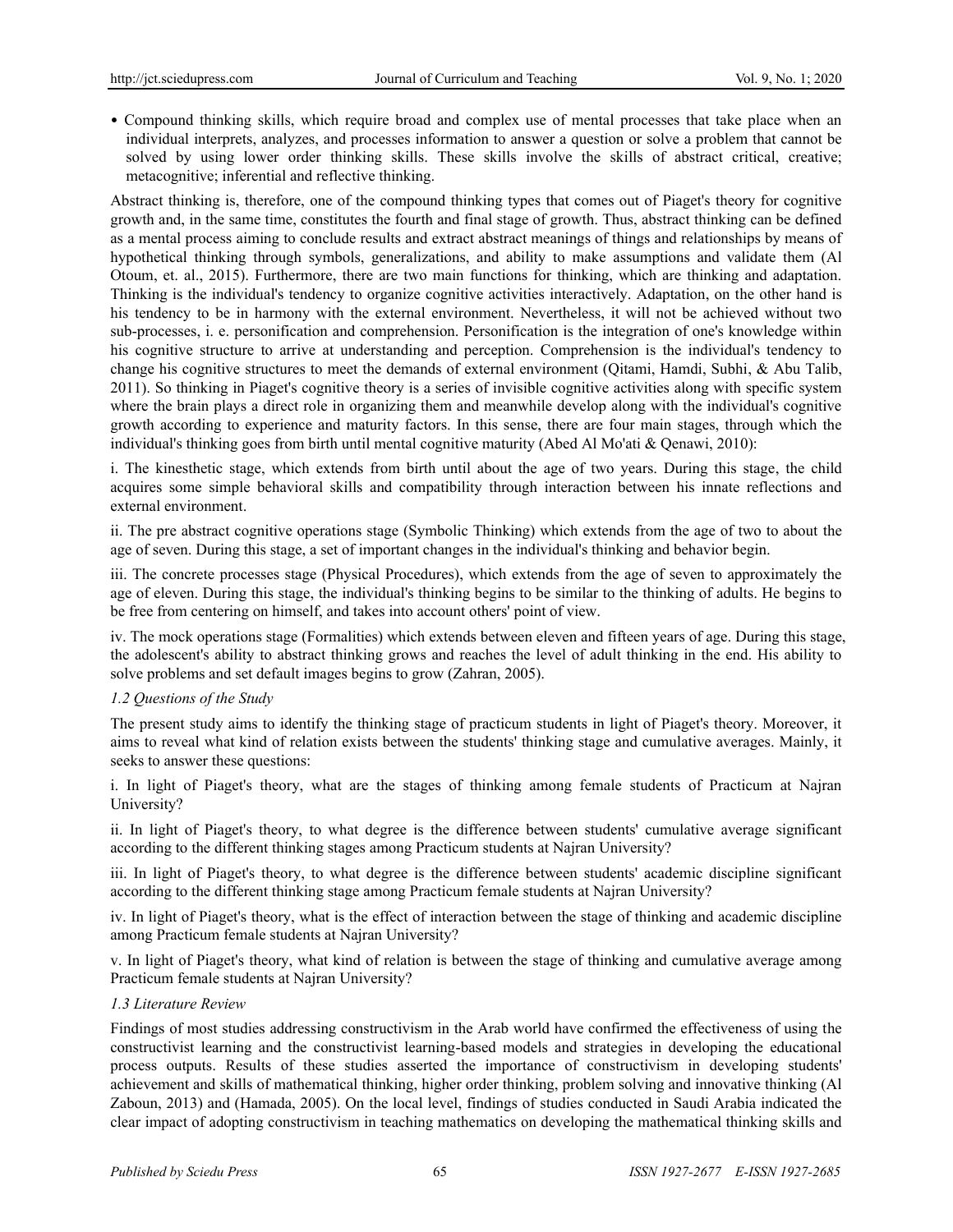positive attitudes towards mathematics, developing students' achievement and inferential thinking, developing students' mathematical thinking skills and decreasing their level of anxiety (Al Sarhani, 2014), (Al Ajmi, 2012) and (Al Ju'aid, 2010).

Internationally, related studies showed that utilization of constructivist approach in teaching has made a shift in teachers' performance and the way they view students' learning approaches. Constructivism helped the learner to actively take part in the learning process and have a main role in constructing his own knowledge by integrating his previous and new knowledge together. Thus, the teacher's role has to help students discover what they learn and think of their performance and provide them with feedback when needed. (Mercer & Miller, 2004).

With regard to the advantages of using constructivism in teaching, Al Sayyed (2018) concluded that using constructivism in teaching mathematics improved students' academic achievement and critical thinking skills. There was a positive correlation between academic achievement in mathematics and critical thinking. That is, the more the student uses his ability to think critically, the better his mastery of skills becomes and the deeper he deals with his information and knowledge, the better he understands and interprets them and consequently infers logical relationships between them with the result that his academic achievement becomes better. Oadeh (2016) also found significant relation between mathematical thinking skills, inferential, creative, critical and abstract due to academic achievement in favor of high achievement students because high achievers always seek to develop their skills by using all kinds of thinking skills. On the opposite, Ahmed, Hussein, Sittar & Malik (2016) concluded that students in the abstract thinking stage are characterized by high levels of achievement. They also think logically and have the ability to solve problems better than others have. Jarwan (2007) found that thinking skills promotes students' academic achievement while Sbeitan (2010) claimed that the higher the student's IQ is, the higher his achievement level is. Besides, one's academic achievement does not significantly affect his IQ scores.

Other studies like Ghazi, Khan and Shazada (2014) found that the academic achievement of urban students is better, in comparison with the academic achievement of rural students, because social and cultural differences affect the stage of students' abstract thinking. Al Abdullah (2012) revealed that (23%) of participant students were in the stage of concrete thinking, (64%) of them were in the inferential thinking stage, while (13%) of them could reach the abstract thinking stage. Whilst, no statistically significant differences due to age and discipline whether scientific, humanitarian were noticed. Moreover, Abed Al Haloul & Abu Jahjouh (2011) showed that participant students' thinking level did not reach the abstract thinking level. Besides, there were no significant differences in the logical reasoning levels between students of first and fourth academic levels. Nevertheless, there were significant differences due to academic disciplines in favor of mathematics, science, and English language in comparison with basic learning, Arabic language, social studies, and psychological counseling disciplines. With regard to directing teachers to the importance of students' cognitive growth, Joubish & Khurram (2011) concluded that each stage of cognitive development has its own characteristics that appear at different times but with the same order. Moreover, cognitive stages are closely related to the person's mental more than chronological age. The academic achievement level varies in each stage from one person to another due to certain individual differences and environmental conditions. Al Zoubi, Al Shara & Al Salamat (2009) indicated that (56%) of participants were at the transitional reasoning level, while the rest (44%) were at the hypothetical reasoning level. Students of mathematics followed by students of physics were superior to colleagues of biology and chemistry disciplines. None was in the descriptive level and no individual differences due to gender were found. With regard to students' abstract/ concrete thinking style, Barakat (2007) revealed significant differences due to their variation in the abstract/concrete thinking level in accordance to their academic achievement and creative thinking in favor of students with abstract thinking.

#### **2. Methodology**

#### *2.1 Approach*

The descriptive approach, which cares about describing the phenomenon to be studied and collecting descriptions and information about it (Obeidat, et al., 2011) was used in the present study.

#### *2.2 Instrument*

The main instrument in the present study was a reviewed and arbitrated test of (21) issues in the field of logical and inferential reasoning according to Piaget's theory. It is, in fact, a factor analysis test used in both Arab and foreign environments. Classification of participants into stages of thinking was according to the total degree each participant got in this test. Accordingly, participants who got (9) points or less were classified in the concrete thinking, participants who got (15) points or less were in the transitional stage, whereas participants who obtained (16) points or above were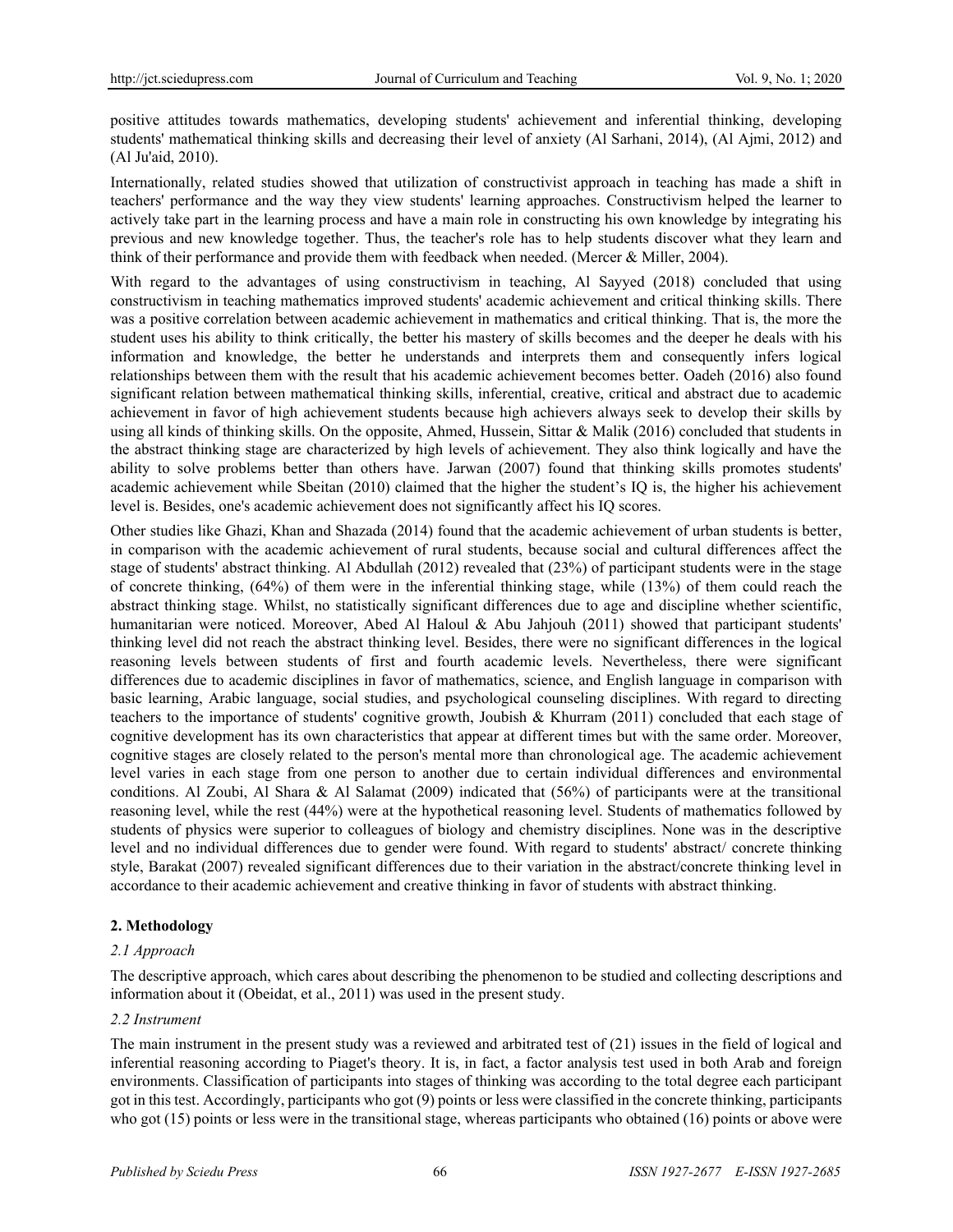in the abstract.

## *2.3 Test Validity and Reliability*

The test was presented to a number of specialists to ensure the appropriateness regarding the scientific content and language. After that, it was applied to a pilot sample of the same study population. Using Cronbach Alpha, reliability coefficient was calculated and was (0.879).

## *2.4 Population*

The population of the present study consisted of (102) female student teachers who were all enrolled in Practicum course offered by Najran University in the first semester of the academic year 2019/2020.

### *2.5 Sample*

The sample of the present study consisted of (50) female student teachers selected randomly out of the study population. Participants were distributed to three scientific disciplines, Physics (N=14), mathematics (N=14) and chemistry (N=22). All of them were practicing teaching in real contexts at various public schools in Najran.

#### *2.6 Statistical Analysis*

To analyze collected data, Chi Square, Mann-Whitney test, Kruskal-Wallis test, MANOVA, and Gamma coefficient were used.

#### **3. Results and Discussion**

#### *3.1 Results Related to the First Question*

To answer the first question, "In light of Piaget's theory, what are the stages of thinking among female students of Practicum at Najran University?" Frequencies, percentages and Chi Square were calculated. Results are presented in Table 1.

| Stages of inferential thinking |    | Proportion | Chi Square | Significance level |
|--------------------------------|----|------------|------------|--------------------|
| Concrete thinking stage        |    | 44%        | 12.28      | 0.002              |
| Transitional thinking stage    | 23 | 46%        |            |                    |
| Abstract thinking stage        |    | 10%        |            |                    |

**Table 1.** Distribution of Sample According to Piaget's Cognitive Development Stages

Results in Table (1) indicate statistically significant differences between Practicum female student teachers with regard to their stages of thinking in light of Piaget's theory. Figure (1) shows the percentages of participants' numbers distributed to according to the stages of inferential thinking.



Column1= Abstract stage Column2= Transitional stage Column3= Concrete stage

**Figure 1.** Percentages of Participants' According to Inferential Thinking Stages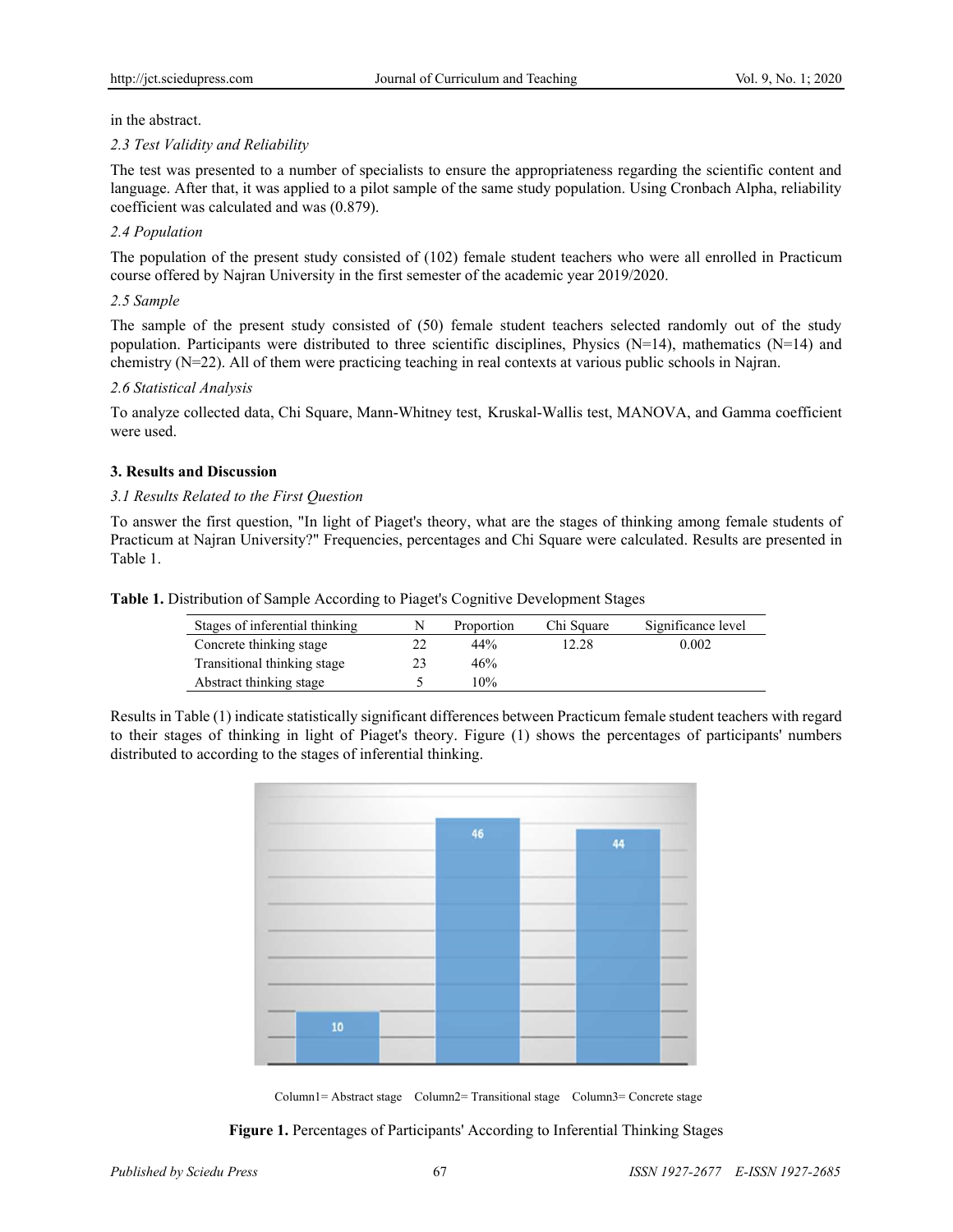Percentages in figure 1 reveal that the majority of the study sample did not reach the stage of abstract thinking despite the fact that they were all university students. Percentages, according to Piaget's theory, show that only 10% of them were classified in the stage of abstract thinking. The thinking types of other participant students teachers fell in the concrete and transitional ones. Theses results can, to a certain extent, corroborate the findings of Shabib (2012); Al Ajmi (2012) and Oadeh (2016). One interesting interpretation for this result might be in the fact that thinking, as a cognitive activity, includes many different processes or skills that are are subject to growth, development and learning. In addition, thinking is a successive series of symbolic meanings and concepts. It consists of several personal factors, cognitive and metacognitive processes, besides the special knowledge about the subject being thought about. It depends heavily on the processes of induction and deduction, hence, participant students might lack or suffer from a shortage in these skills. Moreover, the result can be explained in light of the fact that inferential (reasoning) thinking is a continuous and growing process. Its degrees and levels vary according to the individual's growth and cumulated experience. It is not aimless and does not take place in vacuum nevertheless it can be learnt by training and occur as a result of integration between environment elements like place, time, context …etc.

#### *3.2 Results Related to the Second Question*

To answer the second question "In light of Piaget's theory, to what degree is the difference in students' cumulative average significant according to the different thinking stages among Practicum students at Najran University? Kruskal-Wallis test was used. The Z calculated value was  $(11.374)$  and the significance level was  $(0.003)$ . That is, results of Kruskal-Wallis test proved that there were statistically significant differences (α-=0.05) between Practicum female students' cumulative averages due to their stage of inferential thinking. To determine the directions of these differences, Mann-Whitney test was used. results are shown in Table 2.

| Table 2. Mann-Witney for the Directions of Differences in Participants' Cumulative Averages According to Their |  |  |  |  |
|----------------------------------------------------------------------------------------------------------------|--|--|--|--|
| Different Thinking Stages                                                                                      |  |  |  |  |

| Thinking stage | Concrete | Transitional | Abstract  |
|----------------|----------|--------------|-----------|
| Concrete       | ---      | 12.658*      | $18.136*$ |
| Transitional   | 12.658*  | $---$        | 5.478     |

Table 2 indicates that there were significant differences ( $\alpha$ =0.05) between participants academic cumulative averages in both concrete thinking stage and transitional thinking stage in favor of participants in the transitional thinking stage. There were also significant differences ( $\alpha$ =0.05) between participants academic cumulative averages in both concrete thinking stage and abstract thinking stage in favor of participants in the abstract thinking stage. However, there were no significant differences between participants' cumulative averages in both transitional thinking and abstract thinking stages. These findings corrobotrate the results concluded by Shabib (2012) and Al Sayyed (2018) and might be explained in light of these issues. First, cognitive processes are used to a limited extent in cumulative thinking skills such as knowledge acquisition and retention, observation, comparison, concrete and practical thinking, amd some lower order thinking skills like comprehension and application. Mastery of these skills is essential for moving towards higher order thinking levels. Moreover, cumulative thinking skills require extensive and complex use of cognitive processes that occur when an individual interprets, analyzes and interprets information to answer a question or solve a problem that cannot be solved using lower order thinking skills, such as judging, expressing an opinion, or using criteria and mechanisms to conclude results like abstract, critical and creative thinking, metacognition, inferential and reflective thinking. Third, cumulative abstract thinking is one of the types of compound thinking derived from Piaget's theory. It is the fourth and final stage of growth, which aims at eliciting results, extracting abstract meanings of things and relationships through virtual thinking through symbols, generalizations, and the ability to make assumptions and validate them. Fourth, the fact that there were no significant difference between students' cumlative averages in both transitional and abstract thinking stages might be reffered to a set of reasons. These reasons include the acquisition of the ability to solve concrete problems logically, development of classication concept, ability to practice thinking in various ways, transition from self-centered language to a language of social nature, ability to visualize the expected results, ability to make implicit comparisons that provide concrete information, and the ability to transit using transformational rules.

## *3.3 Results Related to the Third Question*

To answer the third question "In light of Piaget's theory, to what degree is the difference between students' academic discipline significant according to the different thinking stage among Practicum female students at Najran University? Kruskal-Wallis test was used. the Z calculated value was  $(11.564)$  and the significance level  $(0.003)$ . In other words,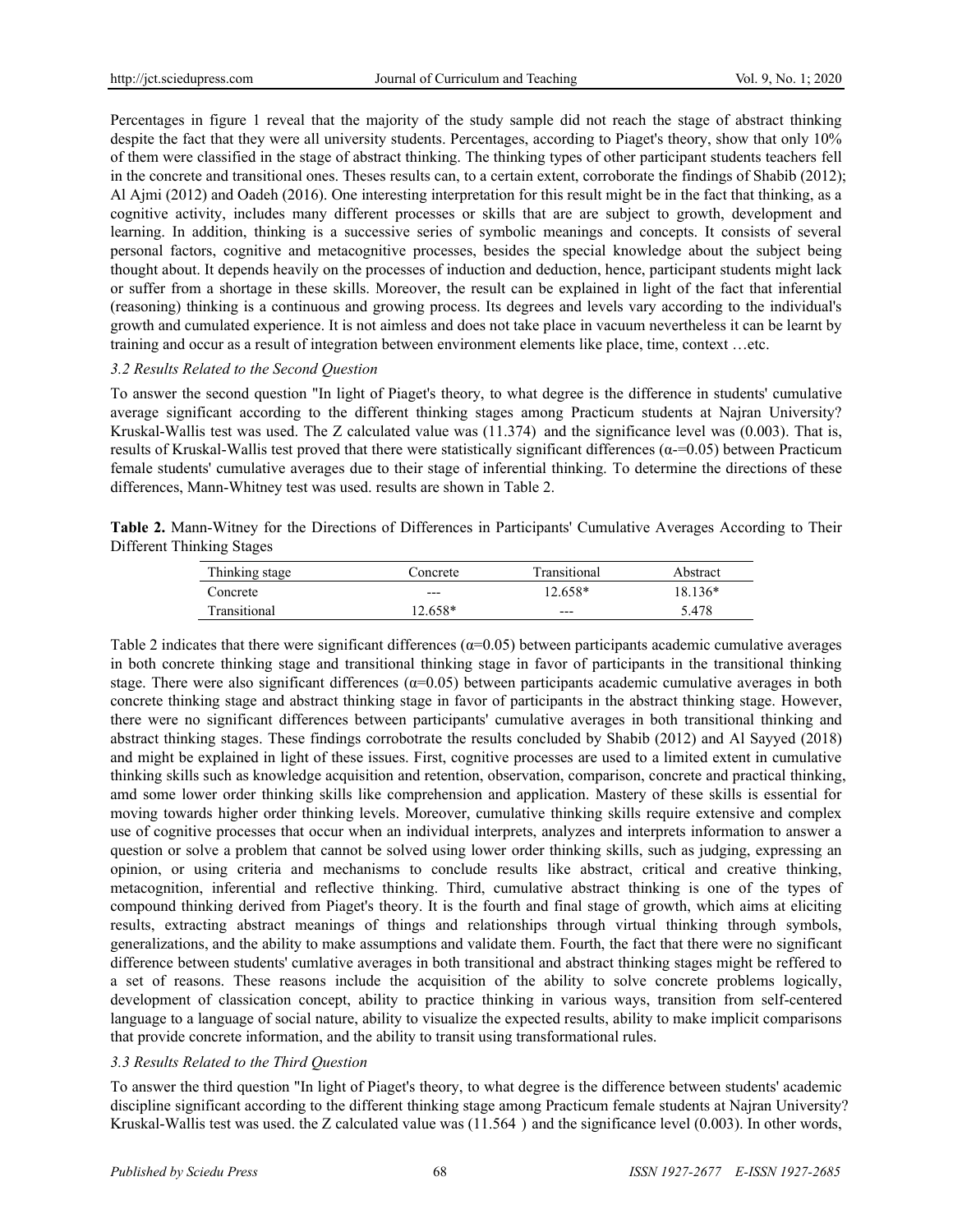results of Kruskal-Wallis test revealed that there were statistically significant differences ( $\alpha$ =0.05) between Practicum female students' cumulative averages due to their stage academic disciplines.To determine the directions of these differences, Mann-Whitney test was used. results are shown in Table 3.

**Table 3.** Mann-Witney for the Directions of Differences in Participants' Cumulative Averages According to Their Academic Disciplines

| Academic discipline | Concrete | Transitional | Abstract |
|---------------------|----------|--------------|----------|
| mathematics         | $---$    | $18.714**$   | 8.870    |
| Physics             | 18.714   | $---$        | 9.844    |

Results in Table 3 show that there were a statistically significant differences level  $(\alpha=0.01)$  between mathematics discipline students and peers of physics discipline in favor of mathematics discipline students. Such a result might be due to the nature of mathematics discipline that differs from other disciplines and so students' thinking was of a high level of flexibility, balance and effectiveness. Besides, the presence of inferential hypothetical thinking in relations is a key criterion to show. Furthermore, the developed ability of mathematics students to think of probabilities involved in a context before the provision of practical solutions was better than the ability of students of other disciplines. Another interpretation can be related to the fact that both abstract and creative thinking share the required mental processes like application, analysis, synthesis, evaluation, and inference.

In addition, analysis of abstract thinking processes revealed that it includes both kinds of creative thinking. The first one is the convergent thinking where the individual tries to infer and perceive the relationships to reach new outcomes based on information available about the situation. The second one is the divergent thinking through which the individual generates new and original pictures that were not in existence. Moreover, results showed that there were no statistically significant differences between Practicum students of mathematics' discipline and their peers in the chemistry discipline. No significant differences were between practicum students in chemistry discipline and peers in the physics discipline. The fact that there were no differences between the kind of thinking of students in the three disciplines can be explained in light of the ability of all students to think scientifically, reflect their ideas in a balanced way, the ability to formulate, test hypotheses, conclude the results and interpret them logically. Therefore, they consequently transferred from self-centeredness to think of mutual social relations. Learning is based on observation, thinking, intelligence, ability to notice important relation between skills and experiences, ability to make generalizations and distinctions, and ability to use abstract symbols, plan and conclude. Moreover, learner's achievement increases if he spends more time learning thinking. Students understand the importance of thinking if they devote enough time for it whether inside or outside classroom. In short, understanding thinking occurs when a student learns to change the content of the learning material into a means for transferring thinking to other fields. In short, these results can be seen in congruence with the results of Shabib (2012), Al Ajmi (2012) and Al Sarhani (2014).

*3.4 Results Related to the Fourth Question*



**Figure 2.** Means of Students' Cumulative Averages in Light of Discipline and Thinking Stage

To answer the fourth question, "In light of Piaget's theory, what is the effect of interaction between the stage of thinking and academic discipline among Practicum female students at Najran University? MANOVA was used. Results showed that the value of interaction between academic disciplines and the inferential thinking stage was  $(P=0.148)$  and the significance level was  $(0.931)$ . In other words, there were no statistically significant differences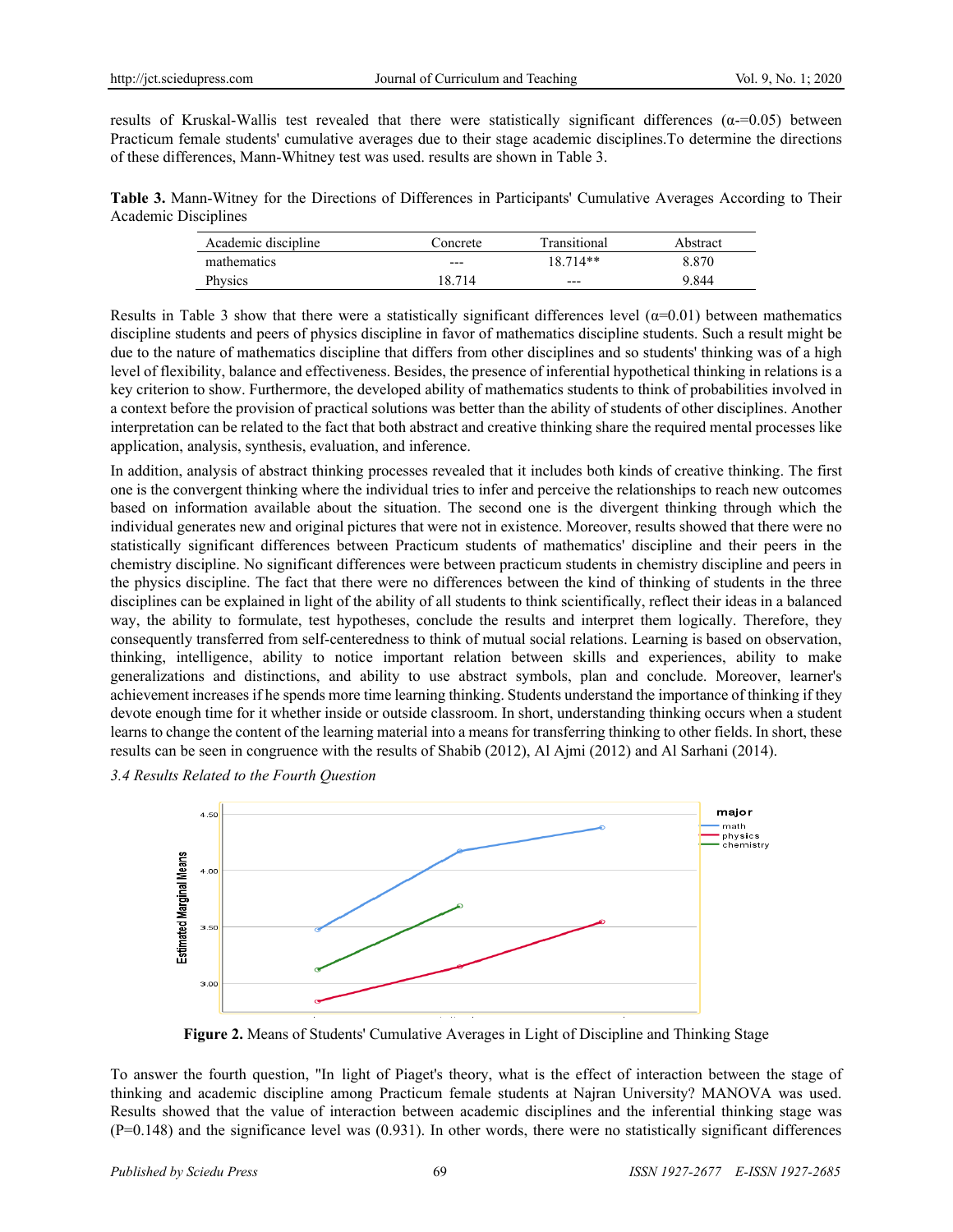between the cumulative averages of Practicum female students due to interaction between stage of thinking and discipline. Figure 2 presents the means of students' cumulative averages in light of discipline and thinking stage.

Figure 2 shows no effect for the interaction between student's discipline and stage of thinking, which can interpreted in light of a set of reasons. First, the emergence of important changes in students' thinking and behavior. Second, the shift of thinking from the concrete kinetic to symbolic thinking. Third, the focus on one element and neglecting other elements of the context. Fourth, the lack of persistence in maintaining characteristics and continuous traits. Fifth, the focus on reality fixed elements. Sixth, lack of understanding dynamic characteristics. Seventh, the inability to reflect thought. In this sense, these results can be seen in agreement with the findings of Al Ajmi (2012) and Oadeh (2016).

#### *3.5 Results Related to the Fifth Question*

To answer the fifth question, "In light of Piaget's theory, what kind of relation is between the stage of thinking and cumulative average among Practicum female students at Najran University? Gamma Coefficient was used. Distribution of students' cumulative averages as a whole in light of thinking stages is presented in Figure 3.



Column1=excellent Column2= Very good<sup>+</sup> Column3= Very good Column4= Good<sup>+</sup> Column5= Good Column6= fair<sup>+</sup> Column7=Fair Blue column= Concrete Thinking Stage Brown column= transitional thinking Stage Grey column= Abstract Thinking Stage

## **Figure 3.** Estimations of Practicum Students as a Whole According to Their Cumulative Averages for Them in Light of Their Thinking Stages

Results in Figure 3 indicate that Gamma coefficient value was (**γ=**0.559) and is significat (α=0.01). that is, there was a correlation between Practicum students' cumilative avearages and stages of thinking in light of Piaget's theory. This result can be explained due to a setb of factors among which is students' ability in abstract thinking and visualizing besides putting forward new ideas that grow along with their growth and comprehension. Other important reasons for this result are the shifting from abstract to reality, solving problems across logic and its application, and then to create an intuition about different things in thinking. Therefore, this finding can be considered in consistent with the results of Shabib (2012) and Oadeh (2016).

#### **4. Conclusion**

Findings of studies that dealt with constructivism confirm the effectiveness of using constructive learning in developing learners' academic achievement, mathematical thinking and attitudes towards mathematics. Moreover, the application of constructivism to teaching has also modified the performance of teachers and their vision of student laerningTherefore, results of the present study are hoped to participate to the enhancement of pre- service and in- service teachers' vision of their students, their thinking capabilities, and their ability to solve problems presented to them during the teaching course. They might also help professors at universities to present and focus on topics that promote students' ways of thinking. They might also represent a call for stakeholders to revise and review all study plans at universities or schools and in away or another include topics that allow learners to pracrtice all stages of thinking with more focus on the abstract thinking stage.

#### **References**

Abdel, H. I., & Abu, J. Y. (2011). Logical Reasoning among College of Education Students at Al Aqsa University, Gaza. *Journal of Al Azhar University in Gaza, Humanities Series, 13*(2), 333-362.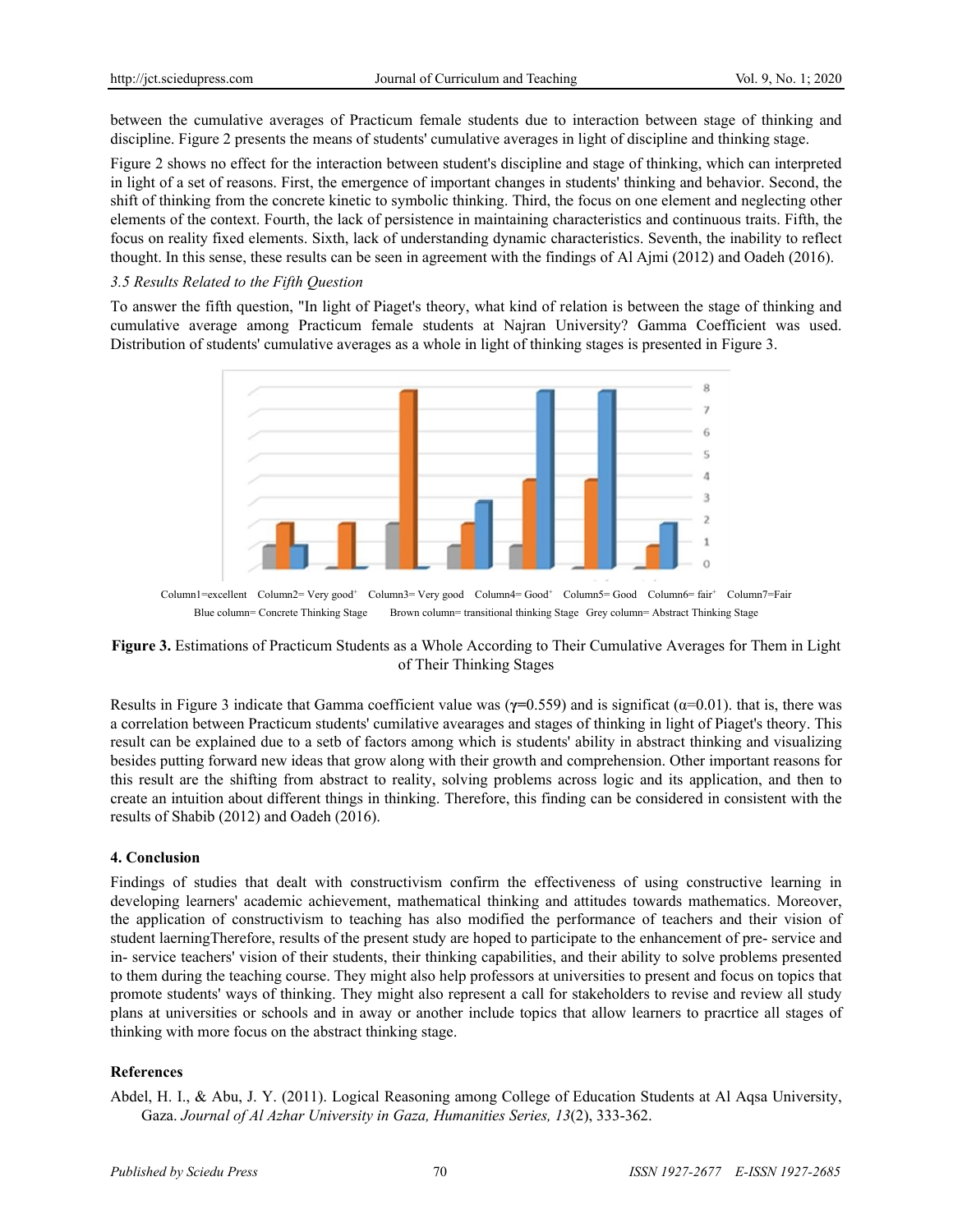- Abdel, M. H., & Qenawi, H. (2010). *Growth Psychology, Modern Comprehensive Bookshop, Dar Qobaa for Printing and Publishing*. Retrieved from https://al-maktaba.org/book/9939/1#p1
- Abo, D. M. (2017). *The Effect of Using Actual Learning Model in Modifying the Alternative Scientific Perceptions of Fifth Primary Graders and their Attitudes toward Science*, (Unpublished MA. Thesis). Islamic University, Gaza.
- Ahmed, S., Hussain, A., Sittar, K., & Malik, M. (2016). Play and Cognitive Development: Formal Operational Perspective of Piaget's Theory. *Journal of Education and Practice, 7*(28), 2222-1735.
- Al Abdullah, H. (2012). The Ability of the Logical Inferences Scale of Gilbert Burney after Codification on Admitted Students at the College of Education Qadisiyah University to Measure their Abstract Thinking in light of some Variables. *Arab Studies in Education and Psychology, 30*(1), 89-109.
- Al Ajmi, F. (2012). *The Effect of Using the Constructivist Learning Model in Teaching Mathematics to develop Intermediate School Students' Achievement and Inferential Thinking*, Unpublished MA. Thesis, King Saud University.
- Al Ju'aid, N. (2010). *The Effect of Using Constructivist Learning Strategy in Teaching Mathematics to Develop Mathematical Thinking Skills and Reduce Anxiety among Middle School Students*, Unpublished MA. Thesis, Taif University
- Al Khalifah, H., & Mutawa, D. (2015). *Strategies of Effective Instruction*. Al Motanabi Bookshop: Dammam, Saudi Arabia.
- Al Omari, M. (2014). *Reality of Practices of Mathematics Teachers at the Intermediate Stage in Varying Teaching*, (Unpublished MA. Thesis). College of Education, King Saud University, KSA.
- Al Otoum, A., Al Jarrah, A., & Bisharah, M. (2015). *Developing Thinking Skills: Theoretical Models and Practical Applicatio*n, Al Maseerah House for Publishing and Distribution: Amman.
- Al Sarhani, M. (2014). The Effect of Using the Constructivist Learning Model on Developing some Mathematical Thinking Skills and the Attitudes of Intermediate School Students towards Mathematics in the Kingdom of Saudi Arabia. *Journal of Mathematics Education, 17*(2), 6-61.
- Al Sayyed, A. (2018). *The Effect of Using Constructivist Learning Strategy in Mathematics Teaching on Academic Achievement and Critical Thinking among High School Students*. Retrieved from https://www.researchgate.net/publication/323573659\_athr\_astkhdam\_astratyjyt\_altlm\_albnayy\_fy\_tdrys\_alryad yat ly althsyl aldrasy waltfkyr alnaqd ldy tlab almrhlt althanwyt
- Al Zaboun, H. (2013). The Effect of Using Two Teaching Strategies Based on Constructivism to Teach Eighth Graders in Achievement and Development of Mathematical Thinking. *Journal of Arab Universities Federation for Education and Psychology, 11*(4), 139-162.
- Al Zoubi, T., Al Shar'a, I., & Al Salamat, K. (2009). The Level of Scientific Reasoning among Students at the College of Science at Al-Hussein Bin Talal University and the Impact of Gender, Academic Level and Discipline on it. *Journal of An-Najah University for Humanities Research, 23*(2).
- Barakat, Z. (2007). Distributing a Sample of Al-Quds Open University Students to Abstract Thinking Pattern and its Relationship to their Academic Achievement and Creative Thinking. *Journal of Islamic University, Series of Human Studies, 15*(2), 1015-1049 .
- Ghazi, S., Khan, U., & Gulap, U. (2014). Formal Operational Stage of Piaget's Cognitive Development Theory: An Implication in Learning Mathematics. *Journal of Educational Research, 17*(2), 71-84.
- Glasersfeld, E. V. (1996). Footnotes to the "Many Faces of Constructivism". *Educational Researcher, 25*(6), 19-19. https://doi.org/10.3102/0013189X025006019
- Hamada, F. (2005). The Effectiveness of Using Wheatley modified Constructivist Model in Developing the Skill of Problem-Solving and Creative Thinking in Mathematics among Primary School Students. *Journal of College of Education, Assiut, 21*(1), 404-445.
- Jarwan, F. (2007). *Thinking Education: Concepts and Applications* (3rd Ed.). Amman: Dar Al-Fikr.
- Joubish, M., & Khurram, M. (2011). Cognitive Development in Jean Piaget's Work and its Implication for Teachers. *World Applied Sciences Journal, 12*(8), 1260-1265 .
- Mahmoud, S. (2006). *Thinking without Borders: Contemporary educational insights into Teaching and Learning*